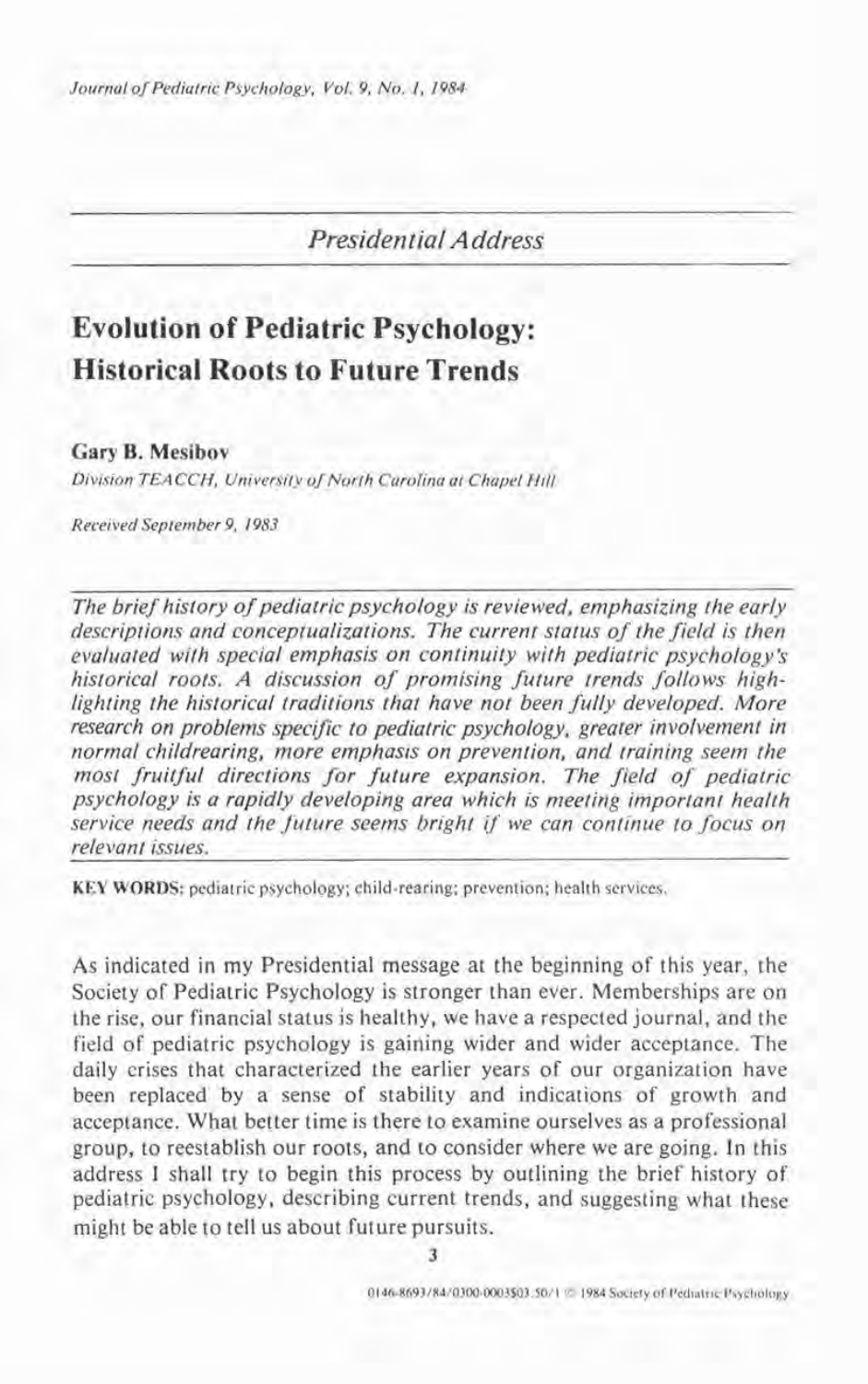# **HISTORY OF PEDIATRIC PSYCHOLOGY**

The potential role of child psychologists in the medical system was first described by Anderson (1930). He was impressed by developmental psychology's potential to empirically derive knowledge about human behavior and concluded that this could be applicable to the assessment and treatment of medical patients. However, Anderson's thoughts were rather general. Jerome Kagan (1965) was the first person to specifically articulate the role that a psychologist might play in a pediatric setting. In describing the "new marriage" between pediatrics and psychology, Kagan emphasized the early detection of childhood disorders and especially each of the following: (a) the relationship between prenatal and perinatal abnormalities and future behavioral disturbance; (b) the early detection of severe childhood disturbance, especially the schizophrenias; (c) the early detection of psychosocial problems including academic retardation, psychopathy, delinquency, psychosomatic disturbances, and phobias during the preschool and early school years; and (e) the application of theoretical knowledge and empirical generalizations to therapeutic regimens for children. Kagan viewed the application of theoretical knowledge to treatment programs as being especially helpful in clinical work with phobias, symptoms produced by excessive guilt (obsessions, nightmares, psychosomatic disorders), symptoms involving distrust of people (childhood schizophrenia), and negative identifications with inadequate parents.

Shortly after Kagan's paper appeared, Logan Wright coined the term "pediatric psychologist" (1967), describing those psychologists working in medical settings that are not primarily psychiatric. Wright saw pediatric psychologists as more behaviorally oriented than clinical-child psychologists and involved in different kinds of activities. In comparing clinical-child with pediatric psychologists, he saw pediatric psychologists as doing different assessments (especially IQs), dealing more with childrearing questions, dealing less with severe pathology and more with positive mental health, normal personality development, and prevention, doing time-limited and high-volume procedures, and doing applied as comparzd with basic research.

As Logan Wright's paper appeared, the American Psychological Association appointed a committee on pediatric psychology, chaired by Logan Wright and including Dorothea Ross and Lee Salk. This committee eventually led to a special-interest group which evolved into what we know of now as the Society of Pediatric Psychology. Salk's role was crucial because he highlighted the clinical role of the pediatric psychologist which had not received much emphasis in the earlier work of Kagan and Anderson.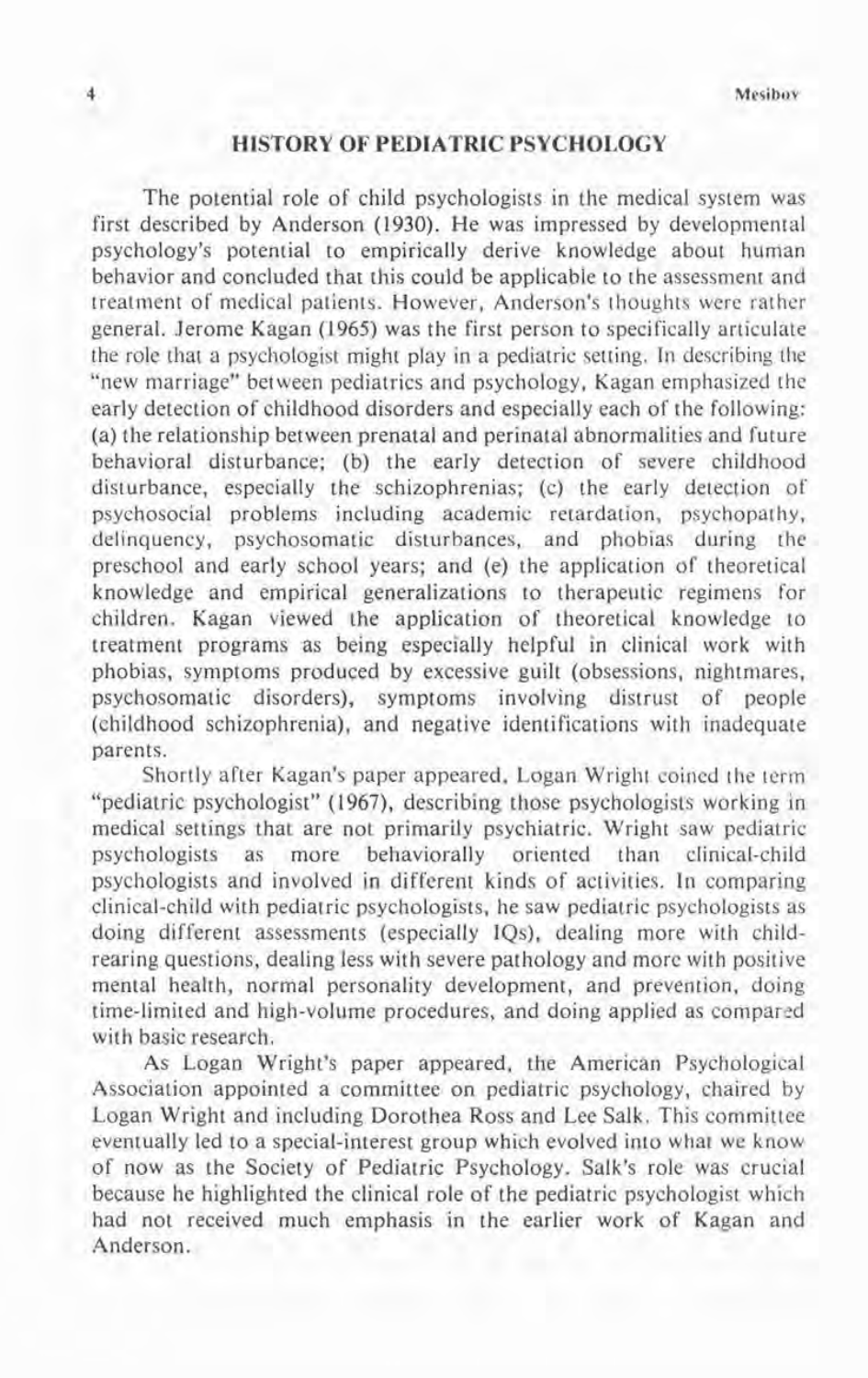Along with highlighting the clinical role, Salk's (1970) contribution was in describing this role quite specifically. He viewed pediatric psychologists as working directly with pediatricians and not through psychiatrists as intermediaries. In this capacity pediatric psychologists would generally be involved in the following activities: (a) immediate screening for developmental difficulties; (b) early diagnosis of problems; (c) transmission of current knowledge of child development to pediatric staffs; (d) transmission of knowledge about child-rearing practices; and (e) sensitization of medical staff to the emotional needs of children. The scientist-practitioner role of the pediatric psychologist was also highlighted at that time by Schofield (1969), who emphasized the particular sophistication of this specialty in working with physical diseases and their concomitants.

# **CURRENT TRENDS**

The scientist-practitioner model (Schofield, 1969) is a useful one for describing the current work of pediatric psychologists. However, because the work setting of most pediatric psychologists is in medical settings or developmental clinics, the emphasis has been more on the practitioner than the scientist. This emphasis has caused the partners in Kagan's "new marriage" to assume slightly different roles than Kagan had suggested.

In conceptualizing the work of pediatric psychologists in medical settings, Kagan viewed this role as research-oriented. However, he underestimated the problem-solving nature of medical settings and overestimated the potential contributions of developmental psychological research. Kagan did not realize the direct service that would be required of psychologists in developing specific plans for children with difficulties or that most developmental psychological research would not be of immediate assistance in implementing these plans. For example, research on the early detection of schizophrenia or of academic retardation does not usually determine what to do with a child who presents himself in a medical clinic with major behavior problems resulting from either of these difficulties. Although this research is important and often supported by medical settings, the person doing this research must also be able to solve the day-today problems that are presented by children with difficulties.

The need to solve immediate problems and the inability of developmental research to provide specific answers has led psychologists in medical settings to take more of the clinical orientation that was described by Logan Wright (1967). Wright was the first person to recognize the important clinical role that pediatric psychologists would play in medical settings. The areas he highlighted have proven to be important ones and his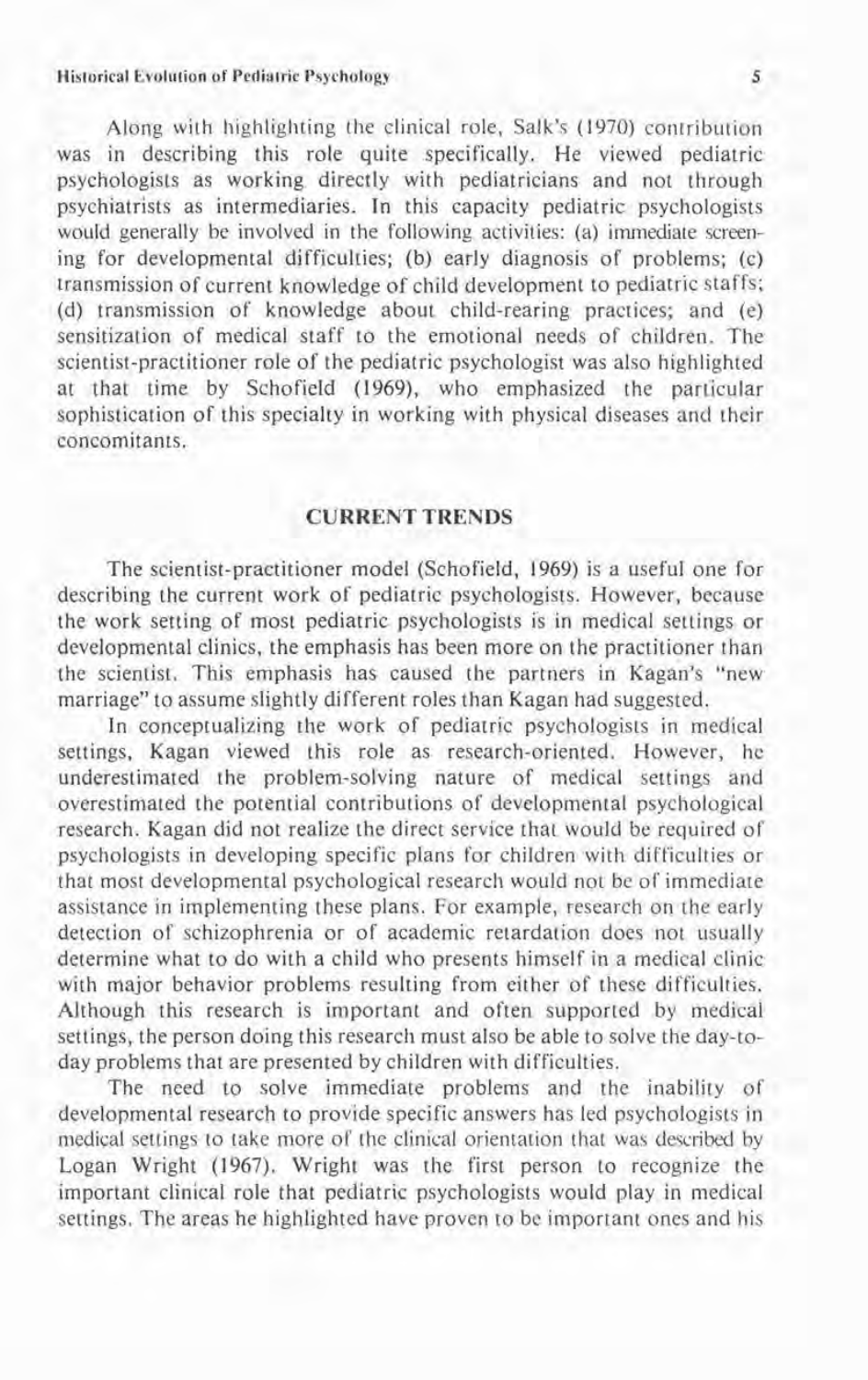ability to foresee the growth of this field was extraordinary given the few pediatric psychologists around in 1967. However, there have also been several developments that Wright did not foresee.

Wright did not fully anticipate the large role that developmental problems would play in working with children in medical settings. A large percentage of pediatric psychologists work with children with mental retardation, learning disabilities, cerebral palsy, autism, and related developmental problems. By underestimating the amount of work that would be done with this population, Wright also underemphasized several tasks pediatric psychologists actively pursue. These include parent training, interdisciplinary work, long-term follow-ups, and program development.

Because parent training is the topic of this year's Society of Pediatric Psychology invited symposium (Eyberg, 1983), those interested in that topic can refer to those papers.

Interdisciplinary work is crucial with children experiencing developmental problems because of the complex nature of their difficulties. Medical, language, motor, and/or a variety of other difficulties often accompany the developmental problems. Therefore pediatric psychologists have been forced to learn about these other complex difficulties and to interact extensively with professionals knowledgeable in each of these areas.

Wright accurately predicted more short-term intervention approaches in comparison with the long-term psychotherapy that frequently characterized clinical-child psychology in the 1960s. However, the chronic, life-long nature of developmental and other pediatric problems has caused his philosophy to be altered a bit. Therapy with these children is still shortterm in the sense that limited problem-oriented therapy has become the rule and most problems are worked on in under 3 months. However, given the chronic nature of these disabilities, different problems appear at different times during a child's life. Therefore, a 3-month intensive intervention might be followed 6 years later by another intensive effort for a slightly different problem.

Finally, the work with developmentally handicapped- clients has required more of a community focus than Wright had anticipated. Much of what is needed for these youngsters are more appropriate and relevant programs and pediatric psychologists have taken an active role in developing these. The passage of P.L. 94-142 in the late 1970s further accelerated the process of community development.

Although most of these changes have been described in regard to children with developmental problems, they have influenced the entire field of pediatric psychology. Work with chronic medical conditions like cystic fibrosis and juvenile diabetes includes more interdisciplinary work, longterm follow-ups, and a stronger community focus as well.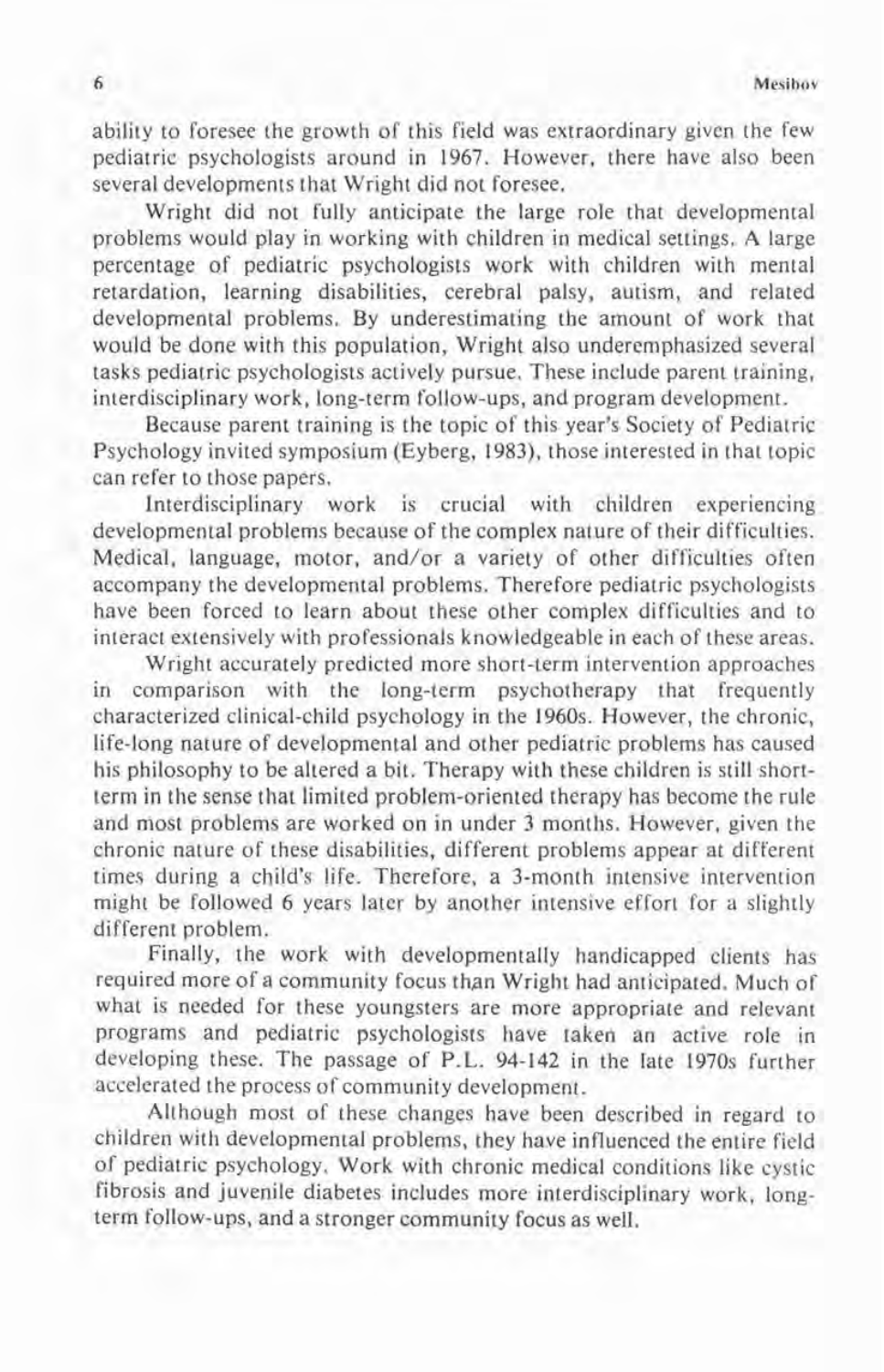# **FUTURE PURSUITS**

First described as a research specialty in the late 1960s, the field of pediatric psychology has gradually developed a balance between research and clinical work with an emphasis on clinical applications. This is a result of the problem-solving orientations of the medical settings in which we generally work and also the inability to directly translate developmental research into individualized clinical interventions. However, pediatric psychologists have generally retained the research orientation that characterized their training and there is strong evidence that the field is beginning to generate its own research that is more specifically applicable to the clinical problems pediatric psychologists confront (Routh, 1982). There are numerous examples of this development. One of the earliest is the work of Don Routh and his colleagues with hyperactivity and their development of a research-based assessment tool which they described as an activity room (Routh, Schroeder, & O'Tuama, 1974). Other examples include the work of Gerry Koocher (Koocher & Sallan, 1978) with cancer in children, Denny Drotar (1977) with families, and my own work with Eric Schopler (Schopler & Mesibov, 1983) in developing assessment and intervention techniques for children, adolescents, and adults with autism. Moreover, the rapid growth of our *Journal of Pediatric Psychology* is another sign of this trend which appears to be accelerating and further corroborates Wright's prediction that pediatric psychologists will be involving themselves in more applied research.

**A** second trend that was predicted by Kagan and Wright and described by Salk has been the involvement of pediatric psychologists in transmitting knowledge about normal child-rearing practices. Although Salk has been involved with this for some time (1972), this activity has only recently gained much wider acceptance. There are several reasons for this. First, when pediatric psychologists were beginning to establish themselves in medical settings, physicians solicited their advice for more crisis-oriented activities. Only after resolving these were pediatric psychologists allowed the time to turn to problems of normal child development. Second, the developmental psychology research base has been generally weak in terms of its applicability to child-rearing problems. The empirical base that Kagan had described was large but not directly relevant to many of the practical child-rearing questions parents ask, such as should my two boys sleep in the same room, or how can I help my child get over his/her nightmares? Therefore, it has taken a while to generate a more applicable data base for these issues. Third, pediatricians frequently saw child-rearing questions as their domain. After all, Dr. Spock was a pediatrician. Pediatricians have only recently turned away from these activities because of the changes in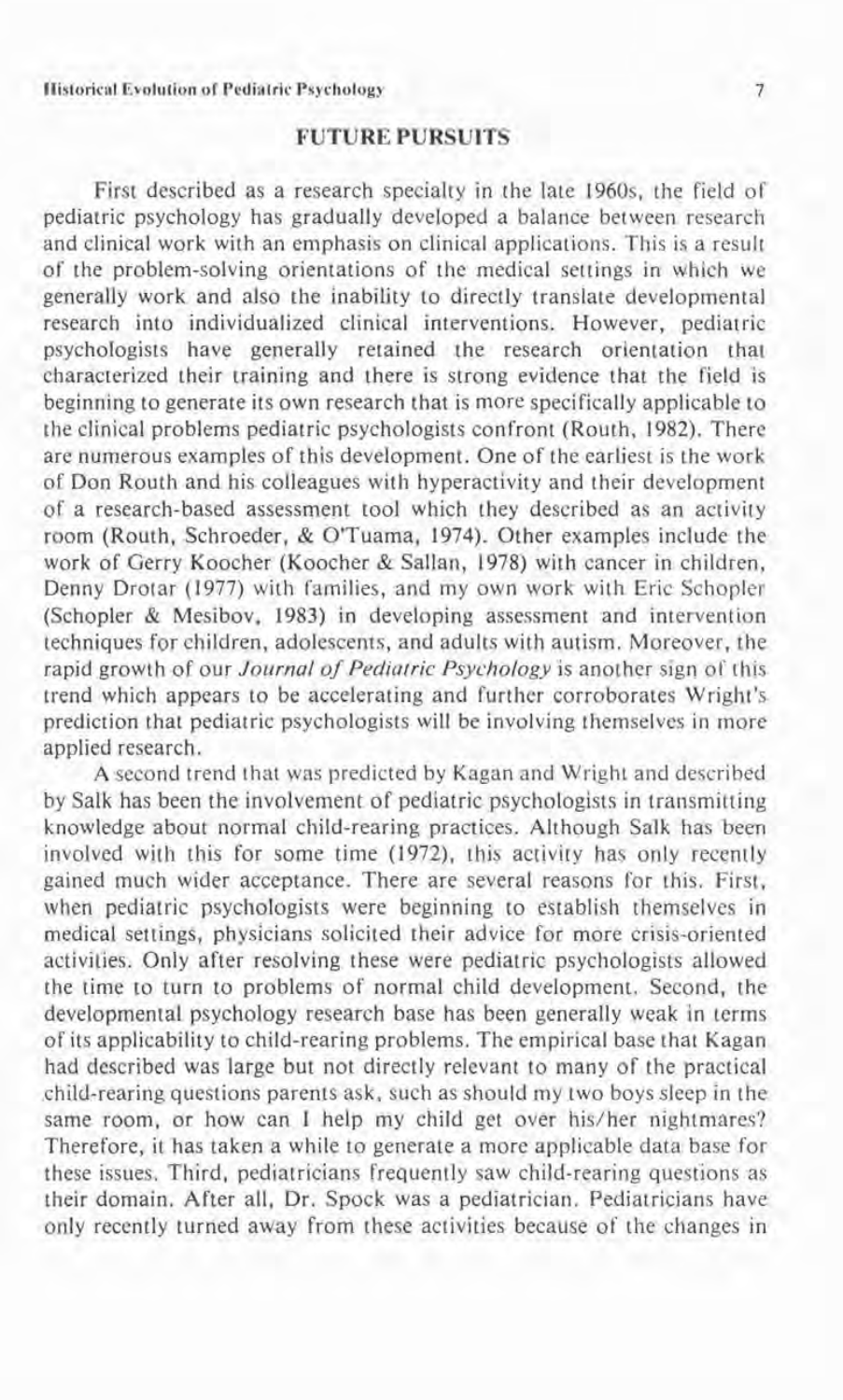pediatric practice emphasizing shorter (under 15-minute visits) contacts with large numbers of children.

There is strong evidence that psychologists are becoming more and more involved with normal child-rearing questions. The continued and increasing popularity of Lee Salk and his appearances on national television are one indication. Pediatric psychologists are also more frequently found in normal primary care settings in pediatric departments. In addition, the work of Carolyn Schroeder (1979) with a private pediatric practice is the start of a much more extensive involvement of pediatric psychologists in these settings.

Related to the work with normal child-rearing practices is the emphasis Wright predicted on positive mental health and prevention. However, unlike with normal child-rearing issues, pediatric psychologists have not yet begun to scratch the surface in this area of inquiry. George Spivack and Myrna Shure (1974) are among the earliest and best known investigators in this area. Spivack and Shure have been teaching normal preschool and early schoolchildren problem-solving skills to use as alternatives to less appropriate ways of dealing with interpersonal conflicts (e.g., fighting). Their basic intervention involves teaching these children how to generate alternative solutions to various interpersonal dilemmas and how to evaluate the consequences of these solutions. Their data suggest that children engaging in these programs have fewer behavioral difficulties later on in their school years. A similar project has been implemented in the Rochester, New York, Public Schools with equally positive results (Gesten, de Apodaca, Rains, Weissberg, & Cowen, 1979).

Another approach to the problem of prevention in children has been to examine those at high risk for some form of psychopathology but who do not in fact develop the difficulties that one would expect given their genetic and environmental backgrounds. Most notable for their work in this area are Rutter and Garmezy. Rutter (1979) argues that important variables leading to "invulnerability" include patterning of stresses, individual differences, experiences outside of the home, self-esteem, environmental structure and control, coping skills, and the availability of personal bonds. Obviously each of these areas could form the basis for productive and important research.

Garmezy, Masten, Nordstrom, and Ferrarese (1979) have examined invulnerability in children who are at high risk for schizophrenia. Garmezy et al.'s, longitudinal research focused on identifying those characteristics that are most predictive of the later development of psychopathology. This approach has been quite fruitful in identifying important intervention areas.

Another example of potentially important prevention research is the work on psychological aspects of health and illness in children. One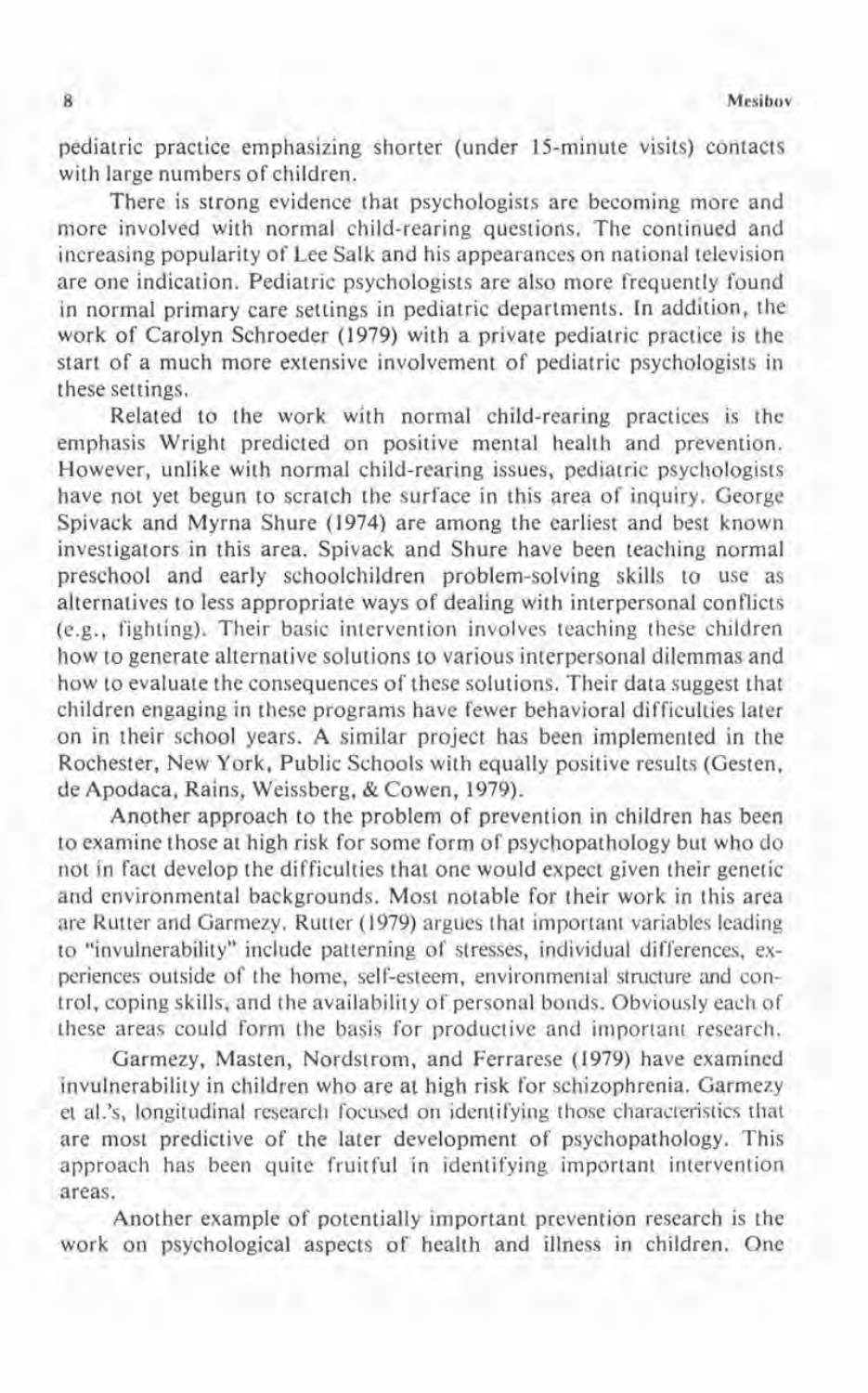example is the research on accidents which continue to be the leading cause of death in children past infancy. Although very preliminary, this research suggests that both family and child factors contribute to the likelihood of accidents. Sobel (1970), examining household poison hazards, found that psychopathology in the father and mother, marital difficulties, and histories of stressful life events increase the possibility of accidental poisonings. Child characteristics of high activity level, social extroversion, and being described as "daring" were more likely to be associated with having accidents in a study by Manheimer and Mellinger (1967). Other studies on helping children to cope with pain, minimizing the stresses of hospitalization (Peterson & Ridley-Johnson, 1980), and developing prehospital preparation programs for children and their families (Melamad, Myer, Gee, & Soule, 1976) seem fertile grounds for future research.

Although pediatric psychologists have been more caught up in the day-to-day needs of their medical and developmental centers, clinical work in prevention could be a most fruitful area to pursue. For example, the strong emphasis on child-rearing of both normal and developmentally handicapped children places us in an excellent position to determine the effectiveness of positive child-rearing practices on the development of psychopathology. As Rutter (1979) pointed out, most child-rearing studies to date have only emphasized negative effects.

In addition, longitudinal studies could identify risk factors in conditions such as diabetes or asthma. By following children who develop these conditions, a more preventative approach might help us to highlight which children will have more difficulty with compliance and/or which families will have more difficulty managing a chronically ill child. Research across disabilities is another strong possibility. For example, are childrearing practices effective with mentally retarded children the same ones that promote invulnerability in normal developing children?

Finally, the issue of training promises to occupy considerable attention in the years ahead. There are two important reasons for this. First, although there are pockets of excellent experiences in pediatric psychology, such as courses, practicum sites, and internship settings, as yet there is no coherent integrated training program in this speciality. Second, the visibility, acceptance, and impact of any group is directly related to its training programs. It is hard to identify a professional group as a separate entity unless that group has a separate certification and training sequence. For these reasons pediatric psychologists will be spending considerable time in the years ahead identifying the competencies necessary to do the wide range of services they are called on to perform. These efforts, if successful, should also result in increased visibility for the profession and practice of pediatric psychology.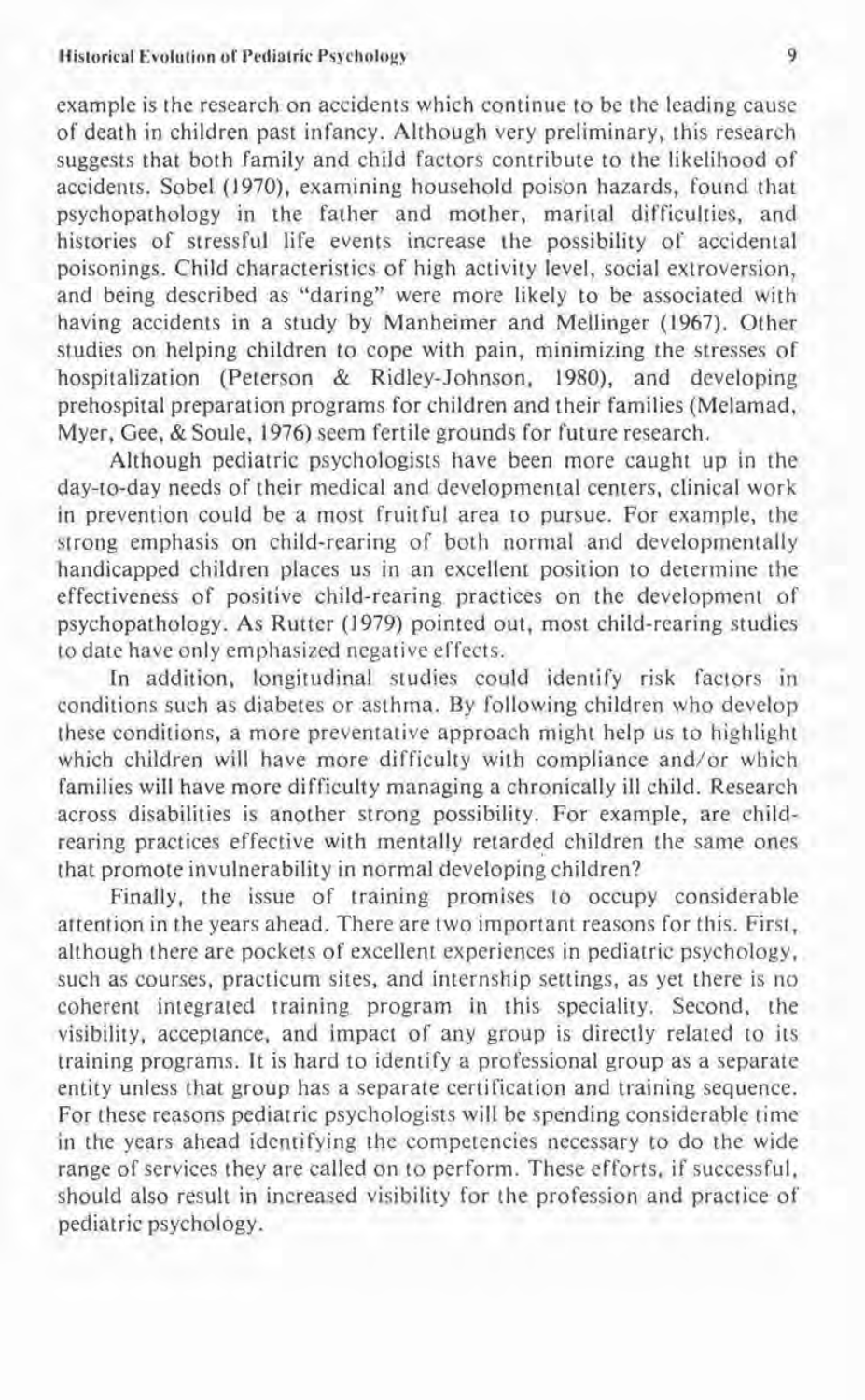## **SUMMARY**

Although the field of pediatric psychology was originally conceptualized as a research specialty, the demands of clinical settings plus the paucity of applicable data have moved pediatric psychologists into more of a clinical role. This role involves direct work with pediatricians as outlined by Lee Salk, plus much of the high-volume short-term assessment work that was highlighted by Logan Wright. More parent training, interdisciplinary work, long-term follow-ups, and involvement in community program development has occurred than was originally foreseen.

Some of the trends for the future appear to include more applied research directly applicable to clinical settings. In addition, the future will probably include more involvement of pediatric psychologists in the primary care of normally developing children. The area of prevention which was first highlighted by Wright seems an obvious one for the application of pediatric psychologists' skills and abilities. Finally, issues related to training will continue to be a major concern of those in the field.

The next decade promises to be a stimulating one for those of us who identify ourselves as pediatric psychologists. I look forward to it with great optimism and excitement.

# **REFERENCES**

Anderson, J. E. Pediatrics and child psychology. **Journal of the American Medical Associarion,** 1930, **95,** 1015-1018.

- Drotar, D. Family oriented intervention with the dying adolescent. *Journal of Pediatric Psy***cholo~.v,** 1977, 2,68-7 1.
- Eyberg, S. (Chair). Parent training approaches to the treatment of pediatric problems. Symposium conducted at the meetlng of the American Psychological Association. Anaheim, California, 1983.
- Garmezy, N., Masten, **A,.** Nordstrom, L., & Ferrarese, M. The nature of competence in normal and deviant children. In M. W. Kent & J. E. Rolf (Eds.). **Prirnoryprevenrion** of **psychopathology,** (Vol. 3). **Social comperence in children.** Hanover, N.H.: University Press of New England, 1979.
- Cesten. E.. dc Apodaca. R. F., Rains, M., Weissberg. R., & Cowen. E. Promoting peerrelated social competence in schools. In M. W. Kent & J. E. Rolf (Eds.), *Primary* prevention of psychopathology (Vol. 3). Social competence in children. Hanover, N.H: University Press of New England, 1979.
- Kagan J. The new marriage: Pediatrics and psychology. **American Jourrral of Disaases of Children,** 1965, **110,** 272-278.
- Koocher, G. P., & Sallan, S. E. Pediatric oncology. In P. R. Magrab (Ed.), *Psychological* management of pediatric problems (Vol. 1). Early life conditions and chronic diseases. Baltimore: University Park Prcss, 1978.
- Manheimer, D. I., & Mellinger, G. D. Personality characteristics of the child accident repeater. Child Development, 1967, 38, 491-513.